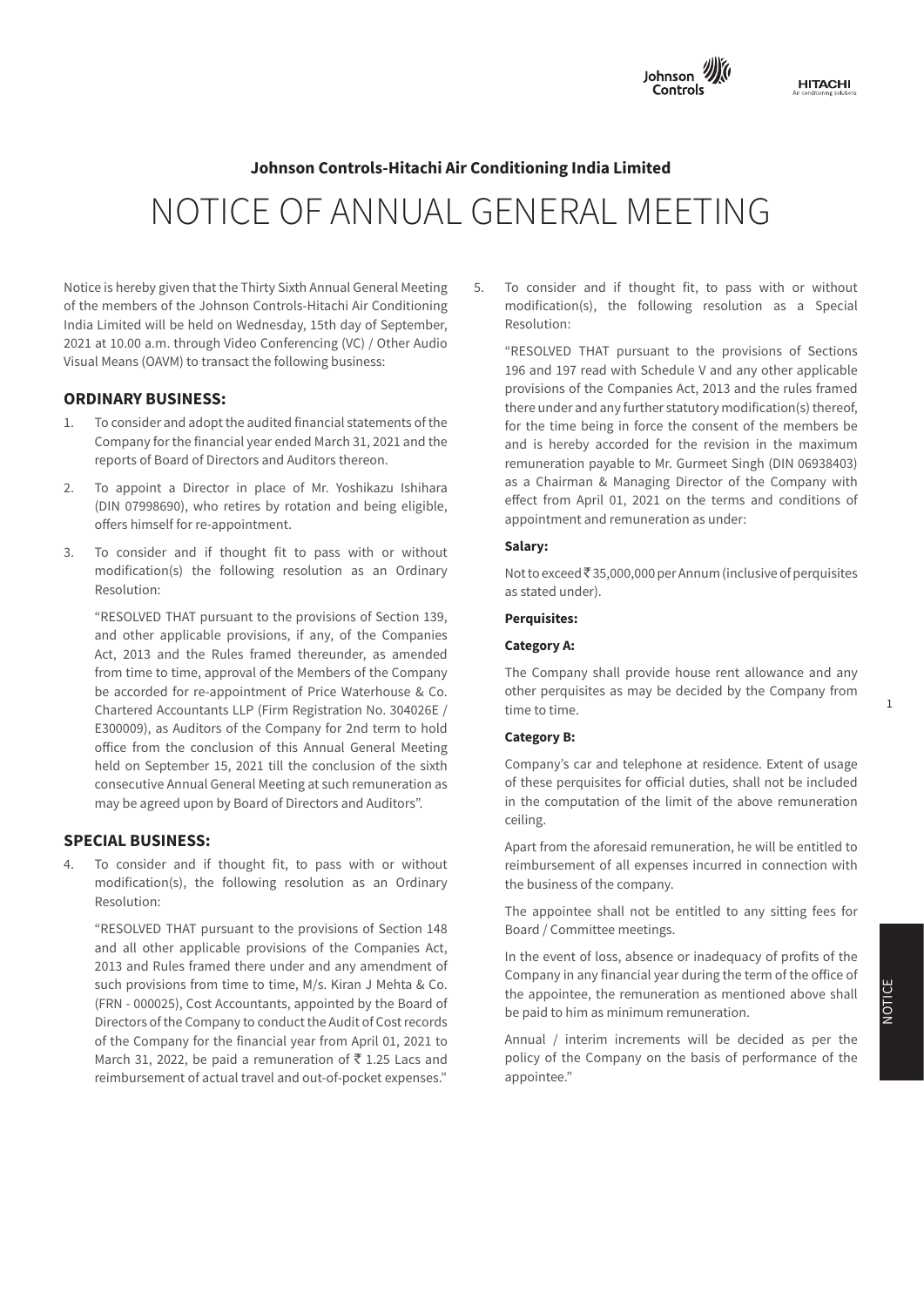"FURTHER RESOLVED THAT the Board (term "Board" referred hereinafter includes Board of Directors of the Company and Nomination and Remuneration Committee) be and is hereby authorised to vary and / or modify the terms and condition including remuneration, benefits and perquisites payable / made available to the appointee in such manner as may be agreed upon between the Board and the appointee."

 "FURTHER RESOLVED THAT in the event of loss, absence or inadequacy of profits of the Company during the term of the office of the appointee, the remuneration as mentioned in the Explanatory Statement shall be paid to him as minimum remuneration."

 "FURTHER RESOLVED THAT the Board be and is hereby authorised to do all such acts, deeds and things and execute all such documents, instruments and writings, as may be required and to delegate all or any of its powers herein conferred to any Committee of Directors or to any director or to any employee of the Company to give effect to the aforesaid resolutions."

By Order of the Board of Directors

Place: Karan Nagar, Kadi, Gujarat **Parag Dave** Date: May 25, 2021 Company Secretary and Date: May 25, 2021

Johnson Controls-Hitachi Air Conditioning India Limited Corporate Identification Number (CIN): L29300GJ1984PLC007470 Regd. Office: 9th Floor, Abhijeet-1, Mithakhali Six Roads, Ahmedabad: 380006 Phone: 079-26402024 E-mail: parag.dave@jci-hitachi.com, Website: https://www.hitachiaircon.in/

# **EXPLANATORY STATEMENT PURSUANT TO SECTION 102 OF THE COMPANIES ACT, 2013:**

# **Item No. 4**

 $\overline{2}$ 

Pursuant to the provisions of Section 148 of the Companies Act, 2013 and Rule 14 of the Companies (Audit and Auditors) Rules, 2014, on recommendation of Audit Committee, the Board has considered and approved appointment of M/s. Kiran J Mehta & Co. (FRN - 000025), Cost Accountants, as Cost Auditors to conduct

Audit of Cost records of the Company for the financial year from April 01, 2021 to March 31, 2022 at a remuneration of Rs. 1.25 Lacs plus Service Tax and reimbursement of actual travel and out-ofpocket expenses.

Such remuneration has to be ratified by the Shareholders of the Company. Therefore, consent of the Members is sought for passing an Ordinary resolution for ratification of the Remuneration payable to Cost Auditors for the financial year from April 01, 2021 to March 31, 2022.

None of the Directors and Key Managerial Personnel of the Company and their relatives are concerned or interested, financially or otherwise, in the resolution.

Considering above, the Board recommends the resolution for approval of the members.

# **Item No. 5**

Nomination and Remuneration Committee and Board of Directors, at their meeting held on 9th February, 2021, has increased the maximum limit of Remuneration of Mr. Gurmeet Singh, Chairman & Managing Director, with effect from 1st April, 2021.

Information as required under Section II of the Part II of Schedule V of the Companies Act, 2013

#### **I. General Information**

a) Nature of Industry: Company is engaged in manufacturing and selling of Air conditioners and trading of Refrigerators and Air Purifiers.

- b) Date or expected date of commencement of commercial production: Company commenced its business in the year 1985.
- c) In case of new companies, expected date of commencement of activities as per project approved by financial institutions appearing in the prospectus: Not applicable.
- d) Financial performance based on the given indicators: For the year 2020-21, Income was  $\bar{c}$  16465.4 Million and Profit before tax was  $\bar{c}$  434.3 Million.
- e) Foreign investments or collaborations, if any: Johnson Controls–Hitachi Air conditioning is holding 74.25% of the total paid up share capital as well as Company has entered into Technical Collaboration agreements with Hitachi-Johnson Controls Air Conditioning, Inc. for the products of the Company.

#### **II. Information about the appointee**

- a) Back ground details: Brief resume of the appointee is provided as part of this notice.
- b) Past remuneration: For the year 2020-21:  $\bar{\tau}$  23.1 Million.
- c) Job Profile and his suitability:

 Mr. Gurmeet Singh is an Honours Graduate in Physics from the University of Delhi with a Post Graduate Diploma in Management. In his total experience of nearly 33 years, he has worked in various companies and product categories. In his career he has worked in fields of Sales, Marketing, Business Planning, Service and Strategy.

- d) Remuneration proposed to appointee: Remuneration as stated above.
- e) Comparative remuneration profile with respect to industry, size of the Company, profile of the position and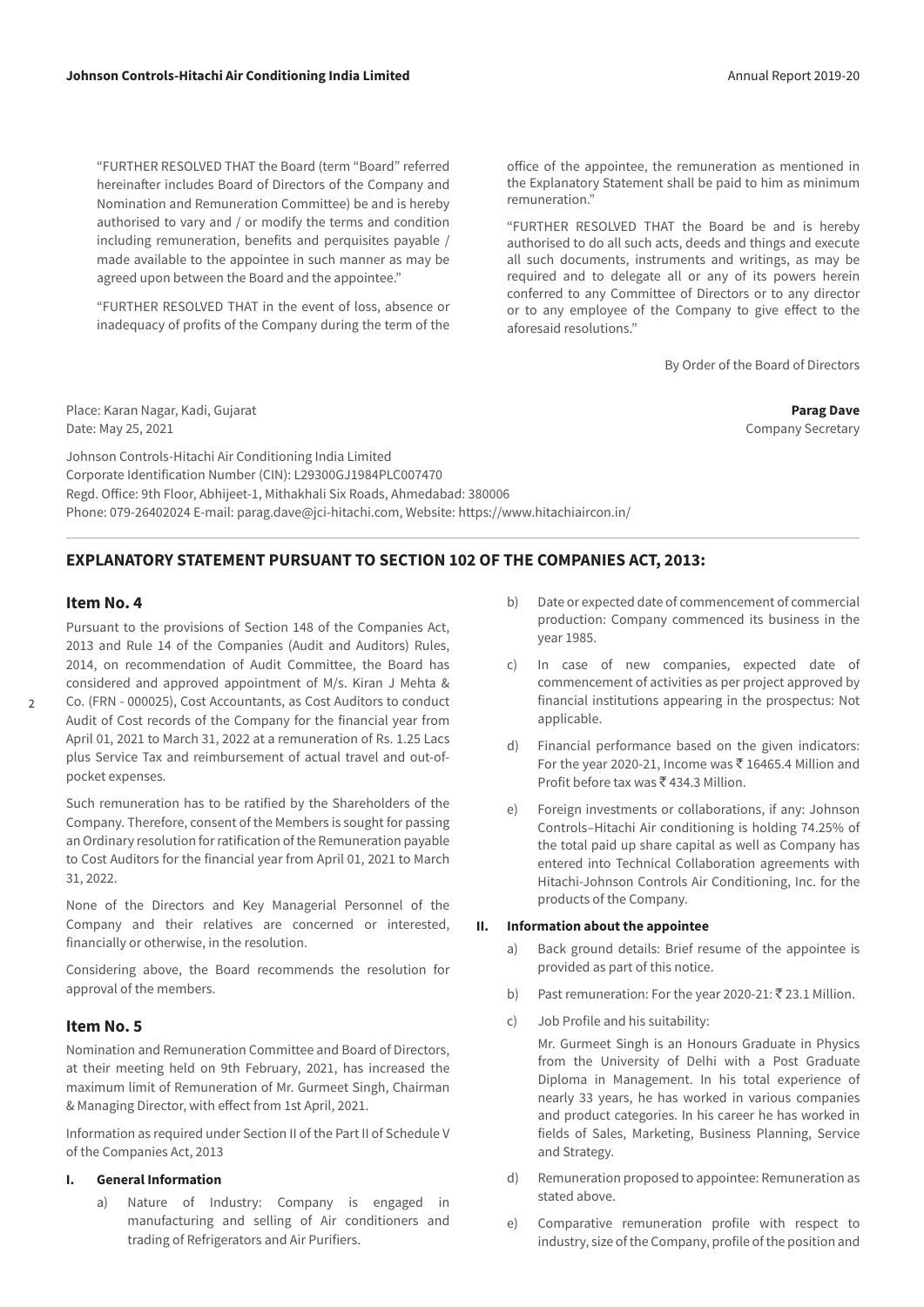

for the knowledge and skill in various fields are on the remuneration package for key positions. The proposed **IV. DISCI**  $\Gamma$  this section of  $\Gamma$  financial instruments as understanding as understanding as understanding as under: person (in case of expatriates the relevant details would **III. Other Information**<br>be w.r.t. the country of his origin): With globalisation Reasons of loss or inadequate profits: No rise and there has been a phenomenal growth in the increase in maximum remuneration limit as above is in The disclosure person (in case of expatriates the relevant details would and liberalisation taking roots in India, the demand

- $(i)$  Increments which are likely to be given during  $i$ remaining tenure of his present term
- of responsibilities; (ii) Remuneration of other heads of Johnson Controls Group companies worldwide handling similar set **Examples** The measurement of the resolution increase in the set of the set of the set of the set of the set of the set of the set of the set of the set of
	-
- (iv) responsibilities assigned to Mr. Gurmeet Singh as the same may be treated as an abstract of per the requirements of the company;
	- f) Pecuniary relationship directly or indirectly with  $\sim$  2.2.2. the Company, or relationship with the managerial The Board commends the resolution for approval of the personnel, if any: Apart from the remuneration, he does members. not have any pecuniary relationship with the Company or with the managerial personnel or with the other **Total financial assets 4.5 - 5,249.8 8.7 - 4,758.3** Directors of the Company. the Company, or relationship with the managerial T

#### **III. Other Information**

 Reasons of loss or inadequate profits: Not applicable since, during the year 2020-21, Company has made profit before tax of ₹434.3 Million.

#### **IV. Disclosures**

Section 2010 and Companies Actor The disclosures of remuneration shall be reported in Corporate Governance Report attached to the Directors' Report.

> **Year ended March 31, 2019 Year ended March 31, 2018** Except Mr. Gurmeet Singh being appointee, none of the other **FIPLE FIPLICI FIPLICI EXECUTE:** Directors and Key Managerial Personnel of the Company **cost cost** and their relatives are concerned or interested, financially or otherwise, in the resolution.

 $\frac{m_1}{m_2}$  -  $\frac{m_2}{m_1}$ ,  $\frac{m_3}{m_2}$ ,  $\frac{m_4}{m_3}$ . The above explanatory statement sets out an abstract of (iii) compensation trends in the Indian HVAC industry<br>
interval and conditions of the concintent and bone (iv) responsibilities assigned to Mr. Gurmeet Singh as the same may be treated as an abstract of memorandum of perfermances assigned to the Contracts anglicity of the Companies and contact the requirements of the company; Per are requirements of the company, 2013. material terms and conditions of the appointment and hence

members.

Borrowings - - 1,896.2 - 1,896.2 - 1,896.2 - 1,896.2 - 1,896.2 - 126.6 - 126.6 - 126.6 - 126.6 - 126.6 - 126.6 By Order of the Board of Directors

Capital Creditors - - 188.9 - - 28.3 All the Business Activities contributing 10% or more of the total turnover of the Company shall be stated: Place: Karan Nagar, Kadi, Gujarat **Parag Dave** Date: May 25, 2021 **Company Secretary** Date: May 25, 2021 **Name and Description of main Products /** 

 $A = \{x_1, x_2, \ldots, x_n\}$  ,  $A = \{x_1, x_2, \ldots, x_n\}$  ,  $A = \{x_1, x_2, \ldots, x_n\}$ Johnson Controls-Hitachi Air Conditioning India Limited<br>
Johnson Controls-Hitachi Air Conditioning India Limited Refund in the form of the form of the customer of the customer of the customer of the customer of the customer of the customer of the customer of the customer of the customer of the customer of the customer of the customer Regd. Office: 9th Floor, Abhijeet-1, Mithakhali Six Roads, Ahmedabad: 380006 Corporate Identification Number (CIN): L29300GJ1984PLC007470 Phone: 079-26402024 E-mail: parag.dave@jci-hitachi.com, Website: https://www.hitachiaircon.in/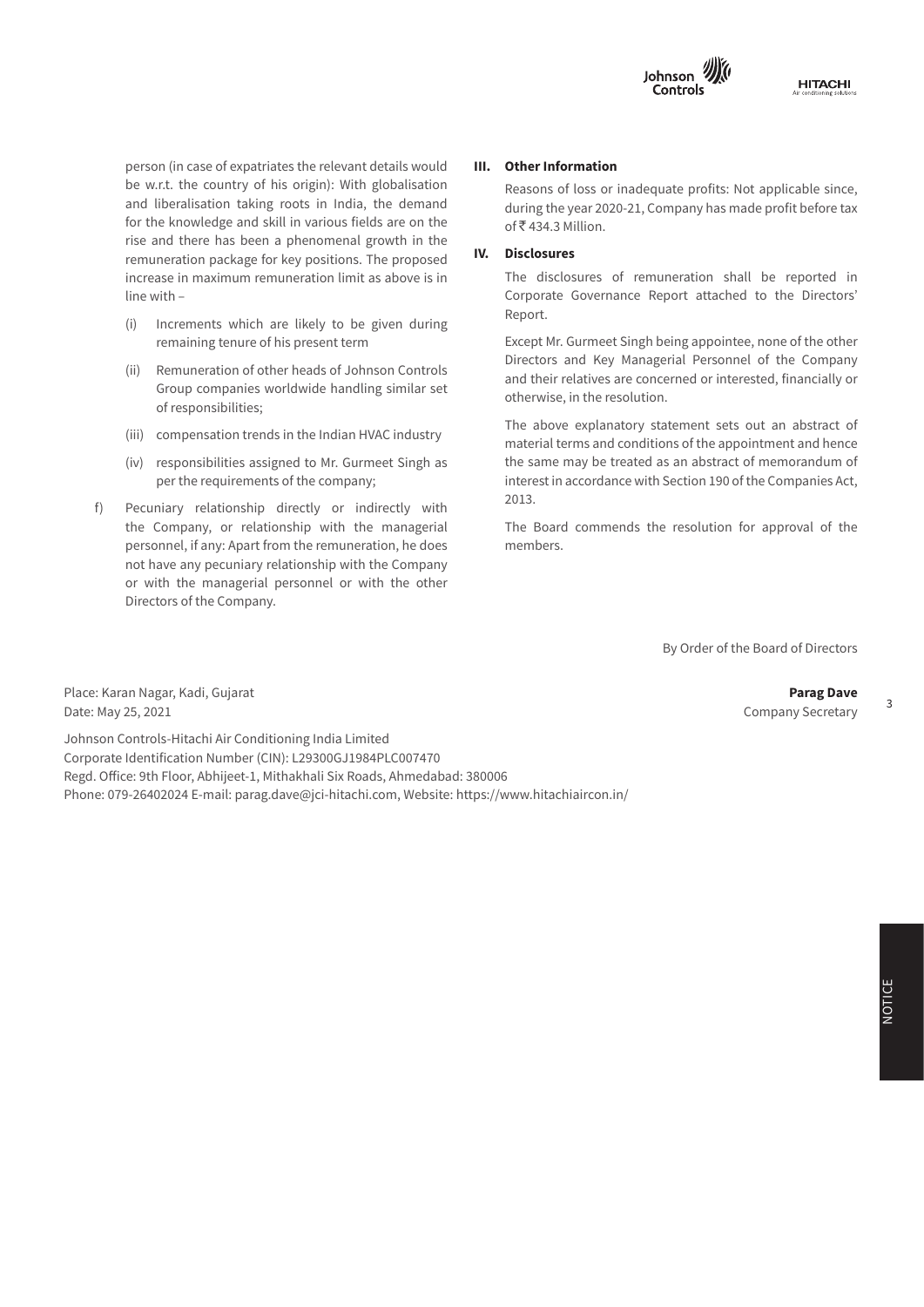# **Brief resume of the Directors seeking appointment or re-appointment at this Annual General Meeting (Pursuant to Regulation 36(3) of the SEBI (Listing Obligations & Disclosure Requirements) Regulations, 2015)**

#### **Mr. Gurmeet Singh**

Mr. Gurmeet Singh is an Honors' Graduate in Physics from the University of Delhi with a Post Graduate Diploma in Management. In his total experience of nearly 33 years, he has worked in various companies and product categories. In his career he has worked in fields of Sales, Marketing, Business Planning, Service and Strategy. He has been associated with Company for almost 16 years in 2 stints. He had initially joined the Company in 2001.

There is no inter-se relation of Mr. Gurmeet Singh with any other Director of the Company.

Directorship / Membership of Committee of the Board held in other public limited companies in India: None.

No. of Shares held in Company: Nil.

#### **Mr. Yoshikazu Ishihara**

Mr. Yoshikazu Ishihara is a Graduate from the University of Southern California and Juris Doctor Degree from Emory University School of Law. He is having total experience of nearly 25 years in the field of Legal.

There is no inter-se relation of Mr. Yoshikazu Ishihara with any other Director of the Company.

Directorship / Membership of Committee of the Board held in public limited listed companies in India: Nil

No. of Shares held in Company: Nil

#### **Notes:**

4

- 1. The relative Explanatory Statement pursuant to Section 102 of the Companies Act, 2013 in respect to the Special business to be transacted at the Meeting is annexed hereto.
- 2. Members are requested to notify promptly any change in their address to the Company's Registrars and Share Transfer Agent, Link Intime India Pvt. Limited (RTA) at its present address at 506-508, Amarnath Business Centre-1 (ABC-1), Besides Gala Business Centre, Near St. Xavier's College Corner, Off C G Road, Ellisbridge, Ahmedabad 380006, Gujarat, India. The members are also requested to send all correspondence relating to Shares, including transfers and transmissions to the Registrars and Share Transfer Agent.
- 3. Members who have not yet submitted KYC details with RTA are requested to,
	- submit KYC;
	- register Mail ID;
	- provide Bank details.
- 4. All members who have not encashed their dividend warrants for the financial years 2013-14, 2014-15, 2015-16, 2016-17, 2017-18 and 2018-19 are requested to write to the Company's Registrars and Share Transfer Agent, for issuance of duplicate dividend warrant(s).
- 5. Dividend pertaining to financial years 2009-10, 2010-11, 2011-12, 2012-13 have already been transferred to Investors Education and Protection Fund. Shares of those shareholders whose Dividend was unpaid for last 7 years, have been transferred to Investors Educations and Protection Fund.
- 6. The facility for making nominations is available for members in respect of the shares held by them. Nomination form can be obtained from the Company's Registrars and Share Transfer Agent.
- 7. Electronic copy of the Annual Report for the year 2020- 21, Notice of the Annual General Meeting of the Company are being sent to all the members whose email IDs are registered with the Company / Depository Participant for communication purposes.
- 8. The shares of the Company have been listed at BSE Limited and National Stock Exchange of India Limited and Company has paid Listing Fees to the said Stock Exchanges for the year 2021-22.

## **CDSL e-Voting System – For Remote e-voting and e-voting during AGM/EGM**

- 1. As you are aware, in view of the situation arising due to COVID-19 global pandemic, the general meetings of the companies shall be conducted as per the guidelines issued by the Ministry of Corporate Affairs (MCA) vide Circular No. 14/2020 dated April 8, 2020, Circular No.17/2020 dated April 13, 2020 and Circular No. 20/2020 dated May 05, 2020. The forthcoming AGM/EGM will thus be held through through video conferencing (VC) or other audio visual means (OAVM). Hence, Members can attend and participate in the ensuing AGM/EGM through VC/OAVM
- 2. Pursuant to the provisions of Section 108 of the Companies Act, 2013 read with Rule 20 of the Companies (Management and Administration) Rules, 2014 (as amended) and Regulation 44 of SEBI (Listing Obligations & Disclosure Requirements) Regulations 2015 (as amended), and MCA Circulars dated April 08, 2020, April 13, 2020 and May 05, 2020 the Company is providing facility of remote e-voting to its Members in respect of the business to be transacted at the AGM/EGM. For this purpose, the Company has entered into an agreement with Central Depository Services (India) Limited (CDSL) for facilitating voting through electronic means, as the authorized e-Voting's agency. The facility of casting votes by a member using remote e-voting as well as the e-voting system on the date of the EGM/AGM will be provided by CDSL.
- 3. The Members can join the EGM/AGM in the VC/OAVM mode 15 minutes before and after the scheduled time of the commencement of the Meeting by following the procedure mentioned in the Notice. The facility of participation at the EGM/AGM through VC/OAVM will be made available to atleast 1000 members on first come first served basis. This will not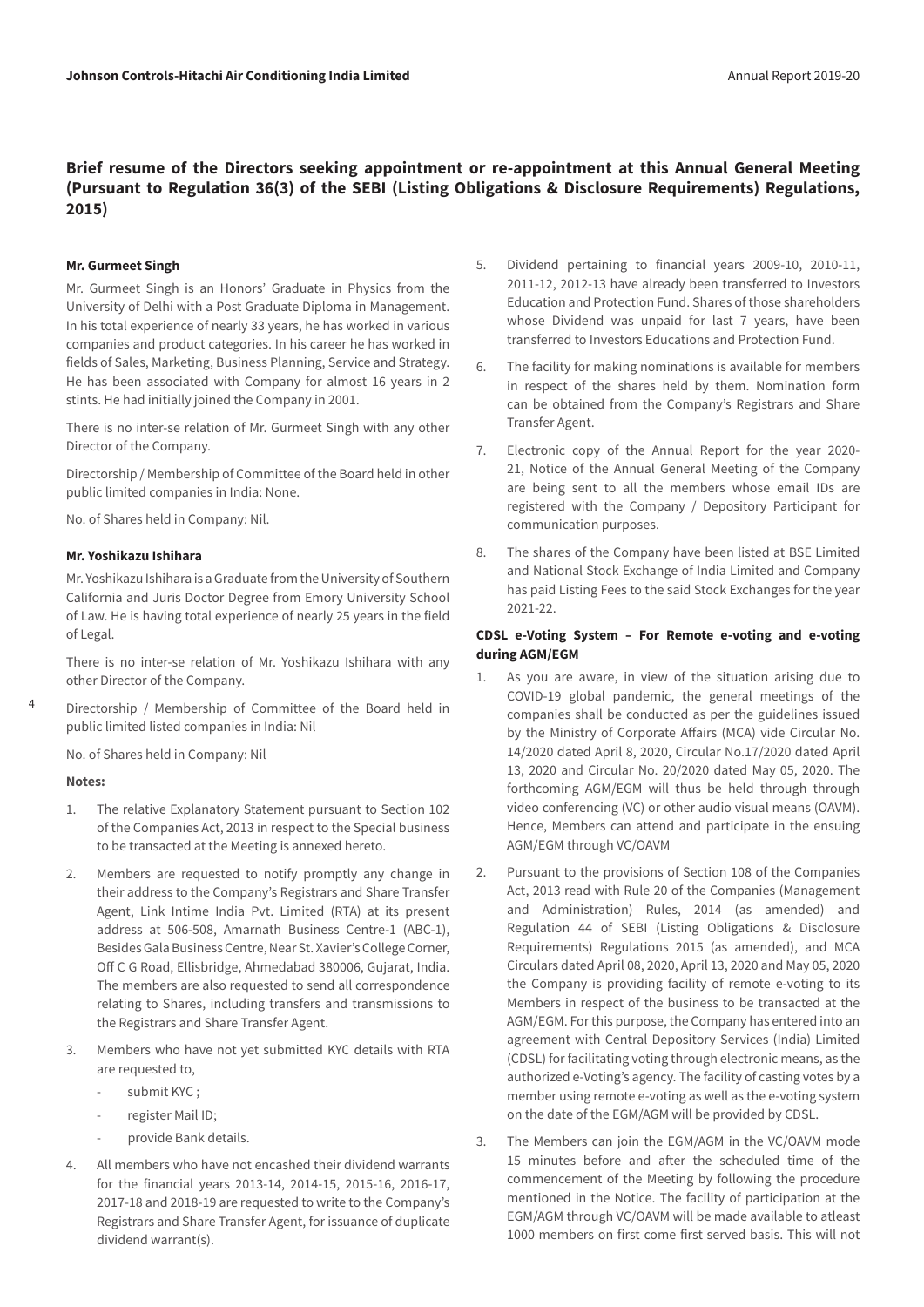

Audit Committee, Nomination and Remuneration Committee are allowed to attend the EGM/AGM without restriction on **the annual return** include large Shareholders (Shareholders holding 2% or **THE INTRUCTIONS OF SHAREHOLDERS FOR I**<br>more shareholding), Promoters, Institutional Investors, **AND E-VOTING DURING AGM/EGM AND J** and Stakeholders Relationship Committee, Auditors etc. who **Formula** and include large Shareholders (Shareholders holding 2% or Directors, Key Managerial Personnel, the Chairpersons of the account of first come first served basis.

- 4. The attendance of the Members attending the AGM/EGM and the September 8, 2021 may through VC/OAVM will be counted for the purpose of the e-voting module **I. REGISTRATION AND OTHER DETAILS:** Act, 2013. ascertaining the quorum under Section 103 of the Companies
- **Financial assets**  5. Pursuant to MCA Circular No. 14/2020 dated April 08, 2020, and the would not be entite the facility to appoint proxy to attend and cast vote for the stijl. Spursuant sto still Act, 2013, representatives of the members such as the and Disclosure Requirements) Regulation votes through e-voting.  $\blacksquare$ members is not available for this AGM/EGM. However, in pursuance of Section 112 and Section 113 of the Companies can attend the AGM/EGM through VC/OAVM and cast their
- 6. In line with the Ministry of Corporate Affairs (MCA) Circular No. Thublic non-institutional shareholders/retail shareholders i 17/2020 dated April 13, 2020, the Notice calling the AGM/EGM has been uploaded on the website of the Company at https:// www.hitachiaircon.in/about. The Notice can also be accessed providing e-voting facility to listed entities in India. Thi from the websites of the Stock Exchanges i.e. BSE Limited and National Stock Exchange of India Limited at www.bseindia. The multiple user IDs and passwords by the shareholders. com and www.nseindia.com respectively. The AGM/EGM Notice is also disseminated on the website of CDSL (agency and a pureup of the efficiency of the voting process<br>Pureup the a public consultation it has been decided to for providing the Remote e-Voting facility and e-voting system pursuant to a public consultation, it has been decided to during the AGM/EGM) i.e. www.evotingindia.com.<br> **Example 1996** - 1.2 and the demat account holders, by way during the AGM/EGM) i.e. <u>[www.evotingindia.com](http://www.evotingindia.com)</u>. for providing the Remote e-Voting facility and e-voting system
- 2013 read with MCA Circular No. 14/2020 dated April 8, 2020 having to register again with the ESPs, thereby, not only 7. The AGM/EGM has been convened through VC/OAVM in  $\frac{1}{2}$  compliance with applicable provisions of the Companies Act,  $\frac{1}{2}$  account holders would be able to cast their vote withou and MCA Circular No. 17/2020 dated April 13, 2020 and MCA **Frankling** seamle **Sr.**  Circular No. 20/2020 dated May 05, 2020. 2013 read with MCA Circular No. 14/2020 dated April 8, 2020
- 8. In continuation of this Ministry's [General Circular No. 20/2020](https://abcaus.in/companies-act/cos-allowed-conduct-agm-video-conferencing-audio-visual-means-during-calendar-year-2020.html), their AGMs on or before 31.12.2021, in accordance with the their demat accounts instruments. Holding(UK)Limited January 13,2021. 2, The Briars, Waterlooville, Hampshire, requirements provided in paragraphs 3 and 4 of the General

# **THE INTRUCTIONS OF SHAREHOLDERS FOR REMOTE E-VOTING AND E-VOTING DURING AGM/EGM AND JOINING MEETING THROUGH VC/OAVM ARE AS UNDER:**

- This section mentions the classification of financial instruments as under: The e-voting module shall be disabled by CDSL for voting **Year ended March 31, 2019 Year ended March 31, 2018** in physical form or in dematerialized form, as on the cut-off i. The voting period begins on September 12, 2021 (9.00 am IST) and ends on September 14, 2021 (5.00 pm IST). During this period shareholders' of the Company, holding shares either date September 8, 2021 may cast their vote electronically. thereafter.
	- ii. Shareholders who have already voted prior to the meeting date would not be entitled to vote at the meeting venue.
- the factury to appoint proxy to attend and cast vote for the iii. Pursuant to SEBI Circular No. SEBI/HO/CFD/CMD/<br>mombers is not available for this ACM/ECM Housews in members is not available for this AGM/EGM. However, in<br>nursuance of Section 112 and Section 112 of the Companies pursuance or section 112 and section 113 or the Companies<br>Act, 2012, assessed this at the massless and as the securities and Exchange Board of India (Listing Obligations Act, 2013, representatives of the members such as the and Disclosure Requirements) Regulations, 2015, listed<br>Described flashing Gaussmann is Chataghead account: President of india or the Governor of a state or body corporate entities are required to provide remote e-voting facility to can attend the AGM/EGM through VC/OAVM and cast their its shareholders, in respect of all shareholders' resolutions. Votes through e-voting. The security of the security of the security of the participation by the votes through at a negligible level. President of India or the Governor of a State or body corporate entities are required to provide remote e-voting facility t public non-institutional shareholders/retail shareholders is

Currently, there are multiple e-voting service providers (ESPs) providing e-voting facility to listed entities in India. This necessitates registration on various ESPs and maintenance of multiple user IDs and passwords by the shareholders.

of a single login credential, through their demat accounts/<br>The AGM/EGM has been convened through VG/OAVM in The AGM/EGM has been convened through VC/OAVM in The Websites of Depositories/ Depository Participants. Demat compliance with applicable provisions of the Companies Act, and account holders would be able to cast their vote without **Name and Address of the Company CIN / GLN Holding/ Subsidiary/ % of Shares Applicable**  and convenience of participating in e-voting process. In order to increase the efficiency of the voting process, facilitating seamless authentication but also enhancing ease

dated 05th May, 2020 and after due examination, it has been<br>
CIR/P/2020/242 dated December 9, 2020 on e-Voting facility decided to allow companies whose AGMs were due to be held provided by Listed Companies, Individual shareholders in the year 2020, or become due in the year 2021, to conduct holding securities in demat mode are allowed to vote through Circular No. 20/2020 as per MCA circular no. 02/2021 dated<br>Finer mobile number and email Id in their demat accounts in iv. In terms of SEBI circular no. SEBI/HO/CFD/CMD/  $\mathcal{S}$  Deen CIR/P/2020/242 dated December 9, 2020 on e-Voting facility eneral entity Depository Participants. Shareholders are advised to update<br>dated provided by Listed Companies, Individual shareholders holding securities in demat mode are allowed to vote through their demat account maintained with Depositories and their mobile number and email Id in their demat accounts in order to access e-Voting facility.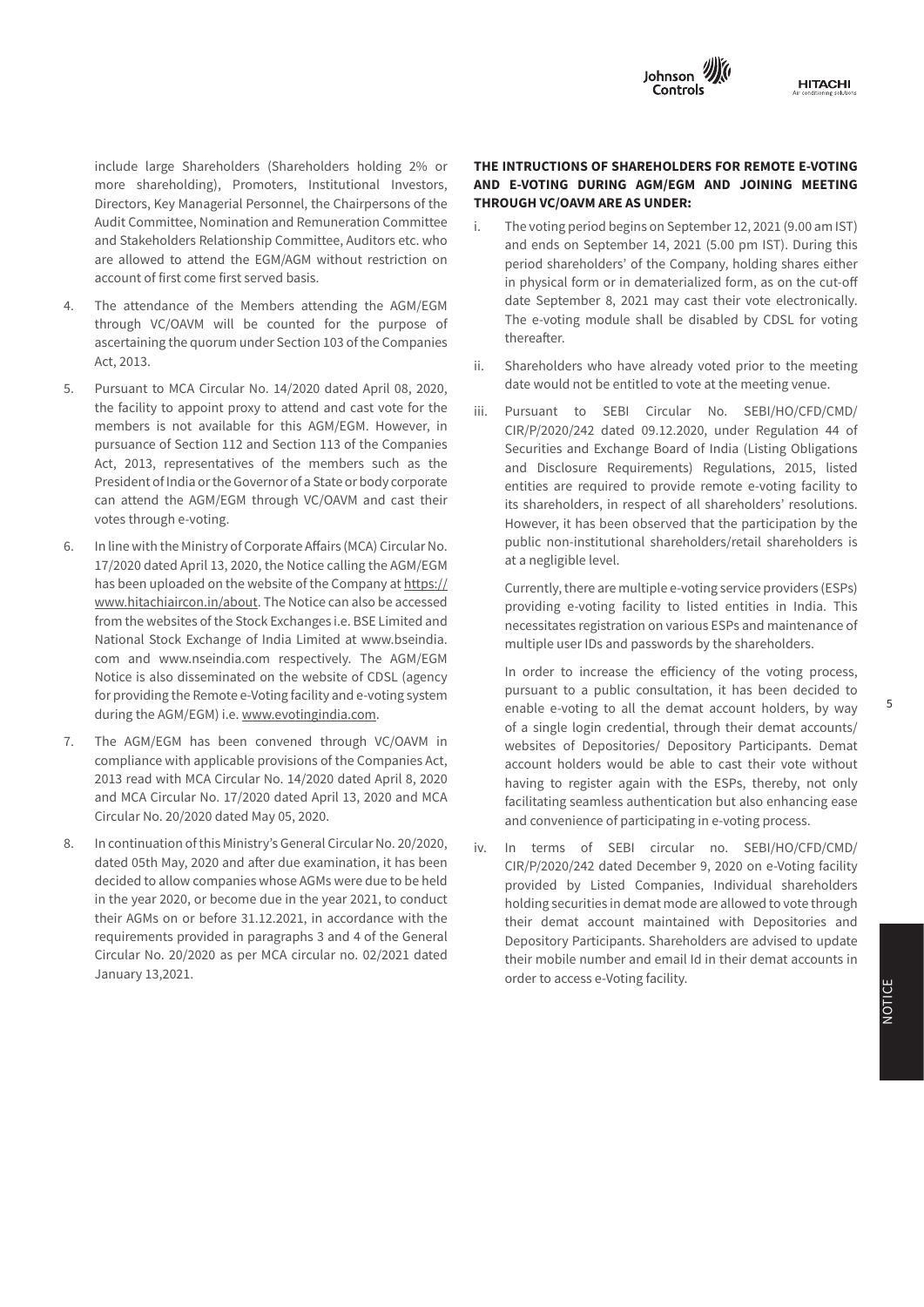6

Pursuant to abovesaid SEBI Circular, Login method for e-Voting and joining virtual meetings for Individual shareholders holding securities in Demat mode is given below:

| <b>Type of shareholders</b>                                                                                        | <b>Login Method</b> |                                                                                                                                                                                                                                                                                                                                                                                                                                                                                                                                                                                                                                                                                                                                                                                                                                                                                               |
|--------------------------------------------------------------------------------------------------------------------|---------------------|-----------------------------------------------------------------------------------------------------------------------------------------------------------------------------------------------------------------------------------------------------------------------------------------------------------------------------------------------------------------------------------------------------------------------------------------------------------------------------------------------------------------------------------------------------------------------------------------------------------------------------------------------------------------------------------------------------------------------------------------------------------------------------------------------------------------------------------------------------------------------------------------------|
| Individual Shareholders holding 1)<br>securities in Demat mode with<br>CDSL                                        |                     | Users who have opted for CDSL Easi / Easiest facility, can login through their existing user<br>id and password. Option will be made available to reach e-Voting page without any further<br>authentication. The URL for users to login to Easi / Easiest are https://web.cdslindia.com/<br>myeasi/home/login or visit www.cdslindia.com and click on Login icon and select New System<br>Myeasi.                                                                                                                                                                                                                                                                                                                                                                                                                                                                                             |
|                                                                                                                    | 2)                  | After successful login the Easi / Easiest user will be able to see the e-Voting option for eligible<br>companies where the evoting is in progress as per the information provided by company. On<br>clicking the evoting option, the user will be able to see e-Voting page of the e-Voting service<br>provider for casting your vote during the remote e-Voting period or joining virtual meeting &<br>voting during the meeting. Additionally, there is also links provided to access the system of<br>all e-Voting Service Providers i.e. CDSL/NSDL/KARVY/LINKINTIME, so that the user can visit the<br>e-Voting service providers' website directly.                                                                                                                                                                                                                                      |
|                                                                                                                    | 3)                  | If the user is not registered for Easi/Easiest, option to register is available at https://web.<br>cdslindia.com/myeasi/Registration/EasiRegistration                                                                                                                                                                                                                                                                                                                                                                                                                                                                                                                                                                                                                                                                                                                                         |
|                                                                                                                    | 4)                  | Alternatively, the user can directly access e-Voting page by providing Demat Account Number<br>and PAN No. from a e-Voting link available on www.cdslindia.com home page. The system will<br>authenticate the user by sending OTP on registered Mobile & Email as recorded in the Demat<br>Account. After successful authentication, user will be able to see the e-Voting option where<br>the evoting is in progress and also able to directly access the system of all e-Voting Service<br>Providers.                                                                                                                                                                                                                                                                                                                                                                                       |
| Individual Shareholders holding 1)<br>securities in demat mode with<br><b>NSDL</b>                                 |                     | If you are already registered for NSDL IDeAS facility, please visit the e-Services website of NSDL.<br>Open web browser by typing the following URL: https://eservices.nsdl.com either on a Personal<br>Computer or on a mobile. Once the home page of e-Services is launched, click on the "Beneficial<br>Owner" icon under "Login" which is available under 'IDeAS' section. A new screen will open. You<br>will have to enter your User ID and Password. After successful authentication, you will be able to<br>see e-Voting services. Click on "Access to e-Voting" under e-Voting services and you will be able<br>to see e-Voting page. Click on company name or e-Voting service provider name and you will be<br>re-directed to e-Voting service provider website for casting your vote during the remote e-Voting<br>period or joining virtual meeting & voting during the meeting. |
|                                                                                                                    | 2)                  | If the user is not registered for IDeAS e-Services, option to register is available at<br>https://eservices.nsdl.com. Select "Register Online for IDeAS "Portal or click at<br>https://eservices.nsdl.com/SecureWeb/IdeasDirectReg.jsp                                                                                                                                                                                                                                                                                                                                                                                                                                                                                                                                                                                                                                                        |
|                                                                                                                    | 3)                  | Visit the e-Voting website of NSDL. Open web browser by typing the following URL:<br>https://www.evoting.nsdl.com/ either on a Personal Computer or on a mobile. Once the<br>home page of e-Voting system is launched, click on the icon "Login" which is available under<br>'Shareholder/Member' section. A new screen will open. You will have to enter your User ID (i.e.<br>your sixteen digit demat account number you hold with NSDL), Password/OTP and a Verification<br>Code as shown on the screen. After successful authentication, you will be redirected to NSDL<br>Depository site wherein you can see e-Voting page. Click on company name or e-Voting service<br>provider name and you will be redirected to e-Voting service provider website for casting your<br>vote during the remote e-Voting period or joining virtual meeting & voting during the meeting               |
| Individual Shareholders (holding<br>demat mode)<br>securities in<br>login through their Depository<br>Participants |                     | You can also login using the login credentials of your demat account through your Depository<br>Participant registered with NSDL/CDSL for e-Voting facility. After Successful login, you will be able<br>to see e-Voting option. Once you click on e-Voting option, you will be redirected to NSDL/CDSL<br>Depository site after successful authentication, wherein you can see e-Voting feature. Click on<br>company name or e-Voting service provider name and you will be redirected to e-Voting service<br>provider website for casting your vote during the remote e-Voting period or joining virtual meeting &<br>voting during the meeting.                                                                                                                                                                                                                                            |

**Important note:** Members who are unable to retrieve User ID/ Password are advised to use Forget User ID and Forget Password option available at abovementioned website.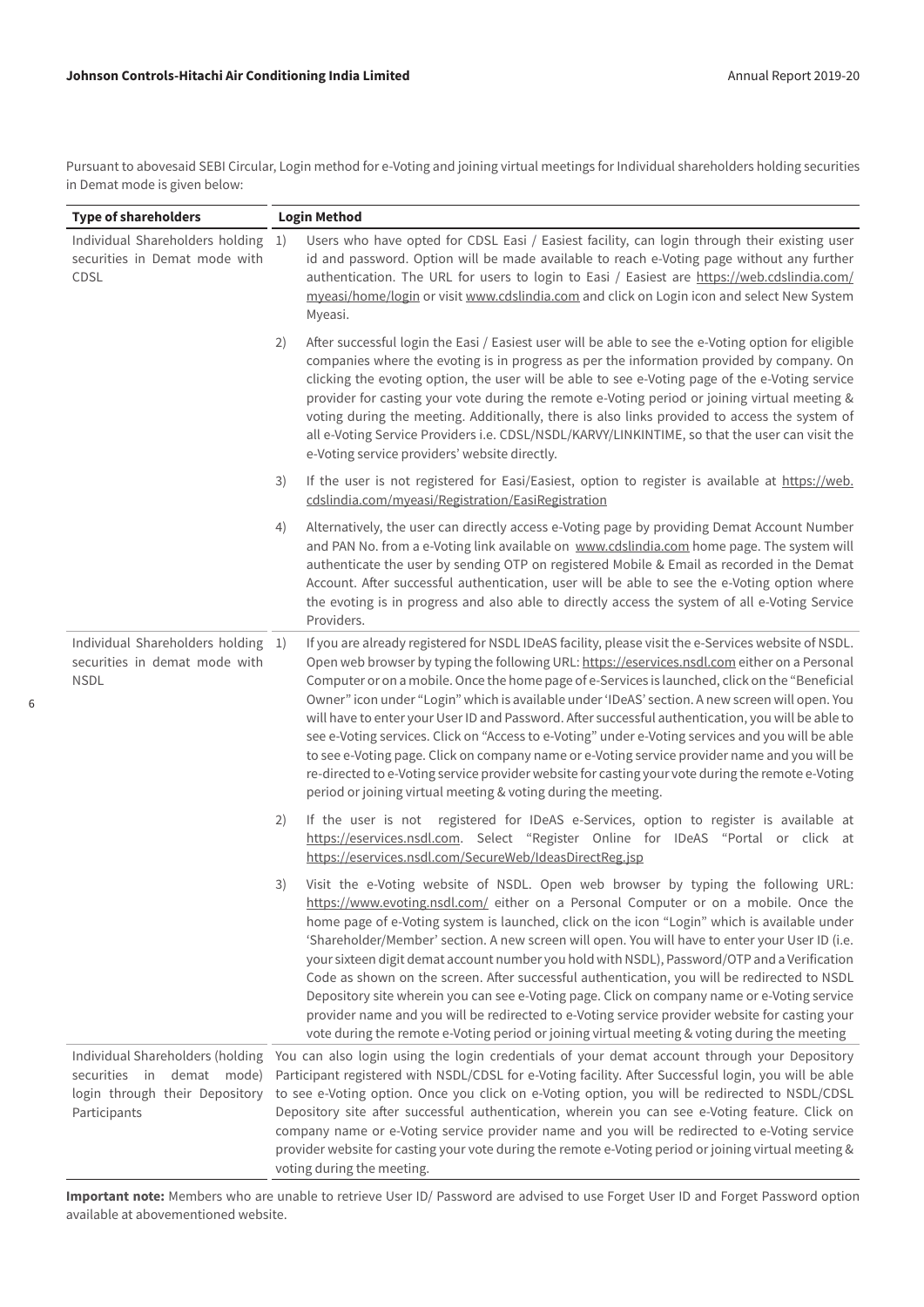

Helpdesk for Individual Shareholders holding securities in demat mode for any technical issues related to login through<br>Depository i.e. CDSL and NSDL **Depository i.e. CDSL and NSDL**

| Login type | <b>Helpdesk details</b>                                                                                                                                                                                                                                 |
|------------|---------------------------------------------------------------------------------------------------------------------------------------------------------------------------------------------------------------------------------------------------------|
|            | Individual Shareholders holding Members facing any technical issue in login can contact CDSL helpdesk by sending a request<br>securities in Demat mode with CDSL at helpdesk.evoting@cdslindia.comor contact at 022-23058738 and 22-23058542-43.        |
|            | Individual Shareholders holding Members facing any technical issue in login can contact NSDL helpdesk by sending a request<br>securities in Demat mode with <b>NSDL</b> at evoting@nsdl.co.in or call at toll free no.: 1800 1020 990 and 1800 22 44 30 |
|            |                                                                                                                                                                                                                                                         |

- **Year ended March 31, 2019 Year ended March 31, 2018** w.<br>2014 - Login method for e-Voting and joining virtual meeting for shareholders other than individual shareholders holding in Demat form physical shareholders.
	- 1) The shareholders should log on to the e-voting website <u>[www.evotingindia.com](http://www.evotingindia.com)</u>.
	- **Financial assets**   $T<sub>1</sub>$  -  $\ldots$  -  $\ldots$  -  $\ldots$   $\ldots$   $\ldots$ 2) Click on "Shareholders" module.
	- 3) Now enter your User ID  $\,$  . The Company is a strong the Control of the Controls-Hitachi Air Controls-Hitachi Air Conditioning India Limited India Limited India Limited India Limited India Limited India Limited India L
- a. For CDSL: 16 digits beneficiary ID,  $\mathcal{L}$  . The contract of  $\mathcal{L}$  -  $\mathcal{L}$  -  $\mathcal{L}$
- b. For NSDL: 8 Character DP ID followed by 8 Digits Client ID, Ph. 079-26402024
- Margin money deposits - 2.7 - 2.4 c. Shareholders holding shares in Physical Form should enter Folio Number registered with the Company.
	- 4) Next enter the Image Verification as displayed and Click on Login.
	- $\mathbf{F}$   $\mathbf{F}$  is a support that can be defined and case of  $\mathbf{F}$  and  $\mathbf{F}$  and  $\mathbf{F}$  and  $\mathbf{F}$  and  $\mathbf{F}$  and  $\mathbf{F}$  and  $\mathbf{F}$  and  $\mathbf{F}$  and  $\mathbf{F}$  and  $\mathbf{F}$  and  $\mathbf{F}$  and  $\mathbf{F}$  and  $\$ e<sub>d</sub> in you are not company, then your existing password is to be used. 5) If you are holding shares in demat form and had logged on to [www.evotingindia.com](http://www.evotingindia.com) and voted on an earlier e-voting of any<br>company then your ovicting password is to be used
	- 6) If you are a first-time user follow the steps given below:

|                                                 | For Shareholders holding shares in Demat Form other than individual and Physical Form                                                                                                                                                                                                                                                                 |
|-------------------------------------------------|-------------------------------------------------------------------------------------------------------------------------------------------------------------------------------------------------------------------------------------------------------------------------------------------------------------------------------------------------------|
| <b>PAN</b>                                      | Enter your 10 digit alpha-numeric *PAN issued by Income Tax Department (Applicable for both<br>demat shareholders as well as physical shareholders)<br>Shareholders who have not updated their PAN with the Company/Depository Participant are<br>۰<br>requested to use the sequence number sent by Company/RTA or contact Company/RTA.               |
| Dividend Bank Details<br>OR Date of Birth (DOB) | Enter the Dividend Bank Details or Date of Birth (in dd/mm/yyyy format) as recorded in your demat<br>account or in the company records in order to login.<br>If both the details are not recorded with the depository or company, please enter the member<br>id / folio number in the Dividend Bank details field as mentioned in instruction $(v)$ . |

- **No.** vi. After entering these details appropriately, click on "SUBMIT"  $\mathsf b$ . tab.
- vii. Shareholders holding shares in physical form will then directly dissent to the Resolution. end the Company selection screen. However, shareholders and Click on the "RESOLI Creation' menu wherein they are required to mandatorily and at the selecting the resolution usu beye desided to use on enter their login password in the new password field. Kindly Michael Are measured at a content of the disclosed cost for which they<br>for voting for resolutions of any other company on which they are eligible to vote, provided that company opts for e-voting *Total, the cost and associating y meany year* recast through CDSL platform. It is strongly recommended not to xiii. Once you "CONF care to keep your password confidential. The same state of your care to keep your password confidential. EC2Y 9AW, United Kingdom holding shares in demat form will now reach 'Password note that this password is to be also used by the demat holders share your password with any other person and take utmost
- viii. For shareholders holding shares in physical form, the details this Notice. can be used only for e-voting on the resolutions contained in
- 
- and against the same the option "YES/NO" for voting. Select x. On the voting page, you will see "RESOLUTION DESCRIPTION"

tab. **Example 20** tab. The contract of the Resolution and option NO implies that you of financial instruments as referred to into the Resolution.<br>Charakal developding obeyed in physical farms will then directly dissent to the Resolution. the option YES or NO as desired. The option YES implies that

- xi. Click on the "RESOLUTIONS FILE LINK" if you wish to view the entire Resolution details.
- $\frac{1}{2}$  atorily xii. After selecting the resolution, you have decided to vote on, click on "SUBMIT". A confirmation box will be displayed. If you wish to confirm your vote, click on "OK", else to change your vote, click on "CANCEL" and accordingly modify your vote.
	- xiii. Once you "CONFIRM" your vote on the resolution, you will not be allowed to modify your vote.
	- xiv. You can also take a print of the votes cast by clicking on "Click here to print" option on the Voting page.
- ix. Click on the EVSN for the 'Johnson Controls-Hitachi Air and click on Forgot Password & enter the details as prompted by Conditioning India Limited' on which you choose to vote.  $\qquad \qquad \text{the system}.$ xv. If a demat account holder has forgotten the login password then Enter the User ID and the image verification code and click on Forgot Password & enter the details as prompted by the system.
	- On the voting page, you will see "RESOLUTION DESCRIPTION" xvi. Facility for Non Individual Shareholders and Custodians -Remote Voting

7